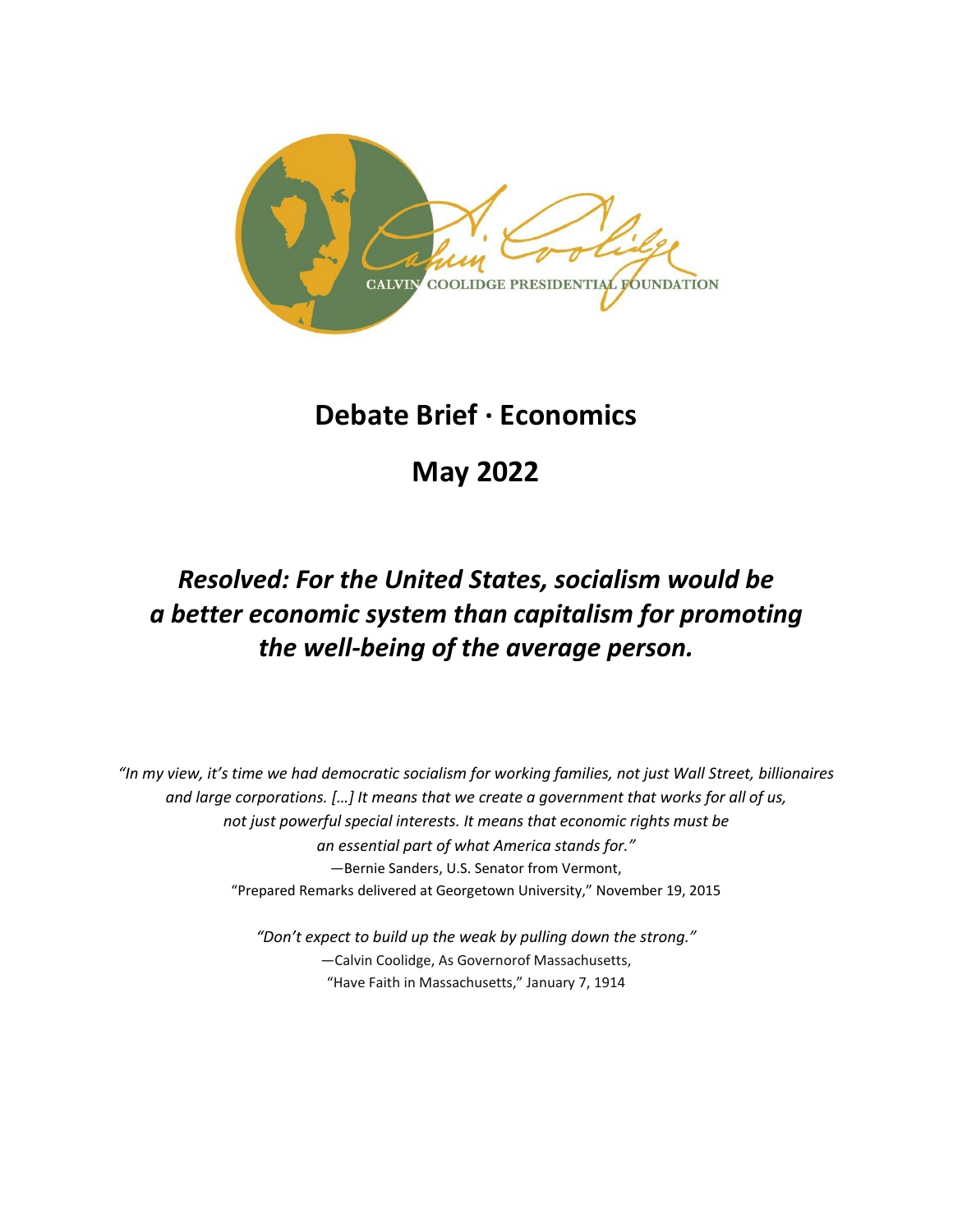## **ABOUT THE COOLIDGE FOUNDATION**

The Calvin Coolidge Presidential Foundation is the official foundation dedicated to preserving the legacy and promoting the values of America's 30th president, Calvin Coolidge, who served in office from August 1923 to March 1929. Coolidge values include civility, bipartisanship, and restraint in government, including wise budgeting. The Coolidge Foundation sponsors the Coolidge Scholarship and Senators program for academic merit, along with a national debate program culminating in the Coolidge Cup, an invitational tournament held each July at the President's birthplace in Plymouth, Vermont. The Foundation was formed in 1960 by a group of Coolidge enthusiasts, including John Coolidge, the president's son. The Coolidge Foundation maintains offices in Plymouth, Vermont, where it works in cooperation with the President Calvin Coolidge State Historic Site, and in Washington, D.C. The Foundation seeks to increase Americans' understanding of President Coolidge and the values he promoted.

> This debate brief written and compiled by: Calvin Coolidge Presidential Foundation P.O. Box 97 Plymouth, VT 05056

©2022 Calvin Coolidge Presidential Foundation. Intended for educational use. All rights reserved.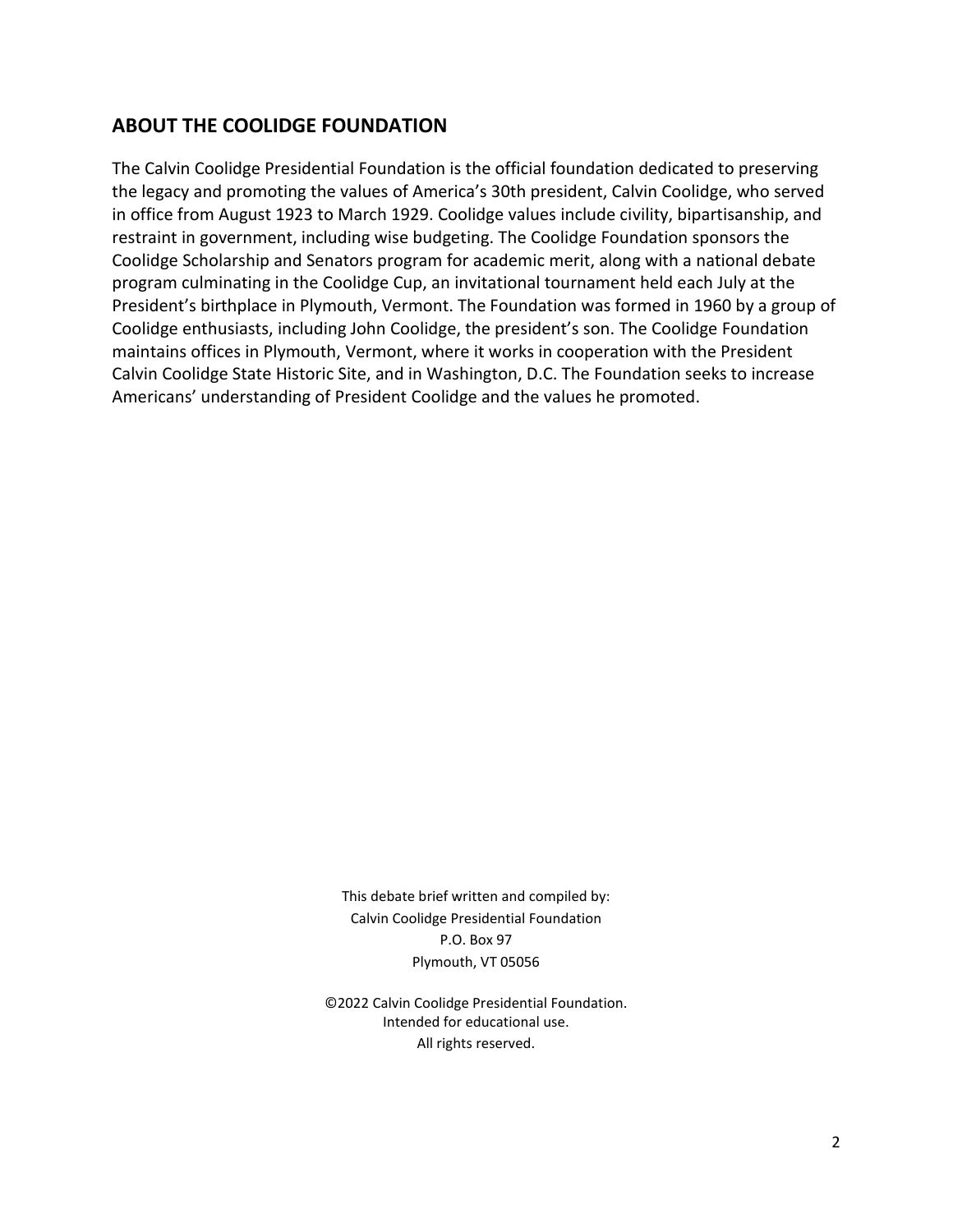## **BACKGROUND**

Since the time of the industrial revolution, a major question facing nations has been: *How should a modern nation organize its economy to achieve the greatest good?* Two very different ideas emerged, and supporters of each have been in conflict and disagreement ever since.

One system, **capitalism**, holds that the government should take a hands-off approach when it comes to the economy. People who favor capitalism believe that individuals will produce wealth and prosperity if they are left free to pursue their own self-interests, and that this will improve life for everyone. The other system, **socialism**, holds that government should take a very active and controlling role in the economy. People who favor socialism believe that society as a whole owns the means of production, and that the revenue that comes from state-run enterprises should be spent on providing more public goods and services *for everyone*.

The world has rarely, if ever, seen either capitalism or socialism implemented fully and consistently. Most countries are mixed economies that feature some elements borrowed from each system. It is common for European countries (e.g., France, Belgium, Germany) to have relatively free markets but large and expensive systems of social welfare.

It is difficult to measure exactly how capitalist or socialist a country is. On the capitalist side, perhaps the best current examples are the United States, Hong Kong, Singapore, Switzerland, Chile, Estonia, and New Zealand. These countries have competitive markets, and have relatively unregulated industries, low taxes, low public spending, or some combination of all these things.

On the socialist side, the picture is a little more complicated. Over the past century there have been socialist states that have devolved into murderous and oppressive dictatorships. These include the Soviet Union, China, Venezuela, Cuba, North Korea, and Cambodia. Advocates of socialism rarely try to defend those regimes. More commonly, advocates of socialism hold up examples of more peaceful nations that combine government control of the economy with political democracy. Today, such countries include Denmark, Sweden, England, Canada, Netherlands, Finland, Norway, and Portugal. They are said to be examples of "democratic socialism," and sometimes earn that label mainly due to their high tax rates, large spending on public services and safety net programs, and by providing universal healthcare.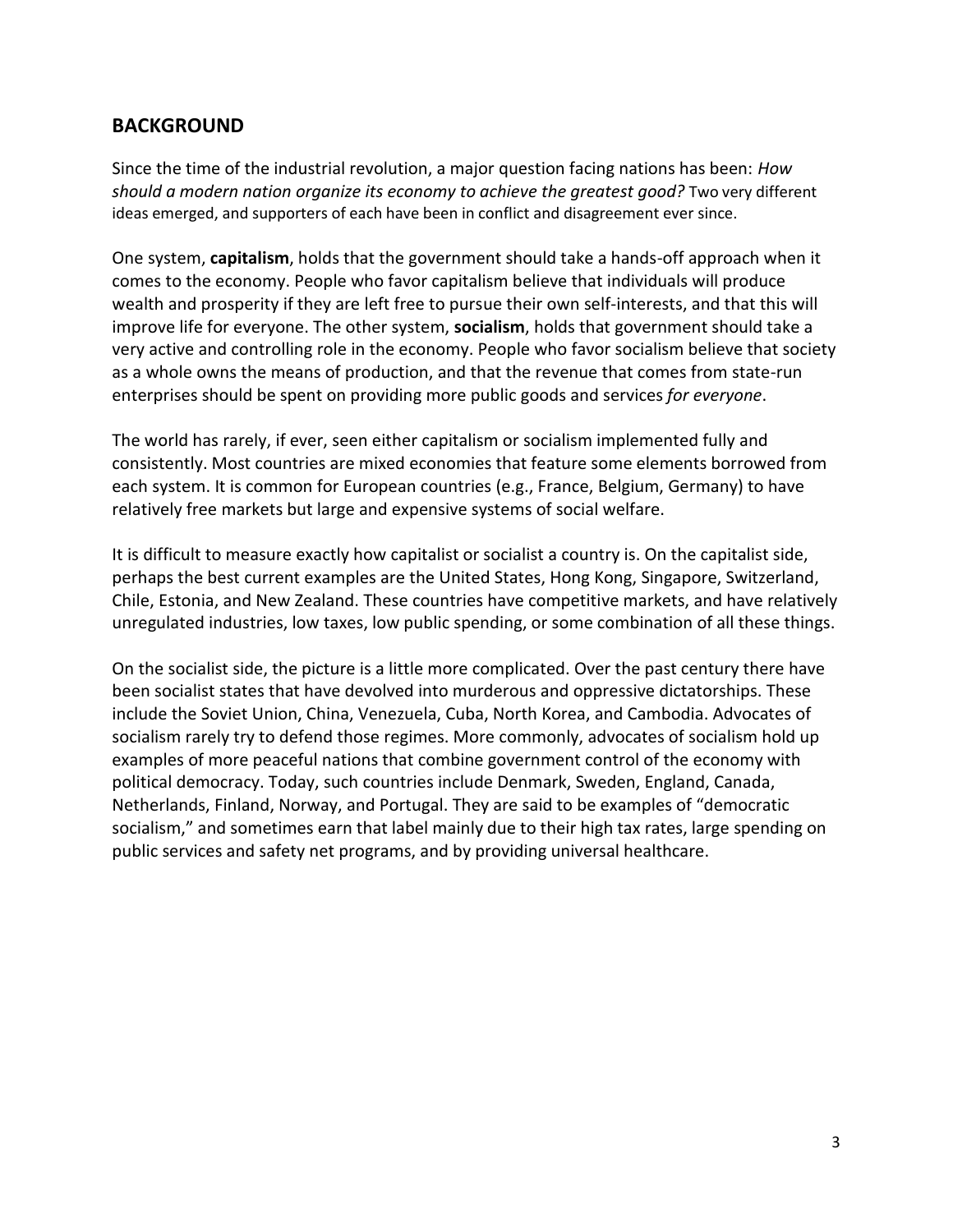### **KEY TERMS**

#### **Capitalism** – An economic system in which a country's industries are owned and run by private individuals for profit, rather than being owned and run by government.

Under capitalism, businesses are the primary driver of economic activity. Businesses can be owned by small numbers of individuals, such as with partnerships or family-owned businesses, or they can be owned by large groups of individuals, such as how corporations can have tens of thousands of shareholders. The people running the businesses determine what products and services to produce, how to produce them, and how much to charge for them in the context of a market. After workers are paid and other expenses are covered, any profits that are left over go to the owners (and if there are losses, then the owners must cover those or go out of business). In general, wealth and income under this system are distributed to individuals based primarily on what they produce, and they can vary greatly from person to person.

In a purely capitalist economy, there would still be a military, police, and court system to protect andenforce individual rights, but the vast majority of other infrastructure and services that are often provided for by governments (such as public schools, roads and highways, welfare, and retirement benefits) would instead be provided by for-profit businesses.

#### **Socialism** – An economic and political system in which the means of production, distribution, and exchange are owned or heavily regulated by government.

Under socialism, the state owns and operates all factories, businesses, schools, housing, land, roads, and natural resources. Government officials determine what products and services to produce, how to produce them, and what to charge for them. If a given factory is profitable, the money goes to the government, which distributes it to the people. If a given factory is not profitable, the loss is absorbed by government. In general, wealth and income under this system are distributed to individuals relatively equally, with need as an important factor.

In a socialist economy, individuals would still own some personal property (such as one's clothing, shoes, books, and toothbrush), but the vast majority of infrastructure and services would be owned and operated by the government, and the wealth would be spent on public services and distributed to the people as determined by the government.

**Well-being** – A person's general level of comfort, health, and prosperity. A broad concept that can refer to not just material wealth (i.e., houses, computers, televisions, clothing, cars) but also one's overall satisfaction with one's life, occupation, and social relationships.

**"The Average Person"** – Ordinary working-class citizens. The social group of people who are employed for wages, in contrast to individuals who own factories, large amounts of land, or have other privileges. This is also in contrast to government officials or nobility.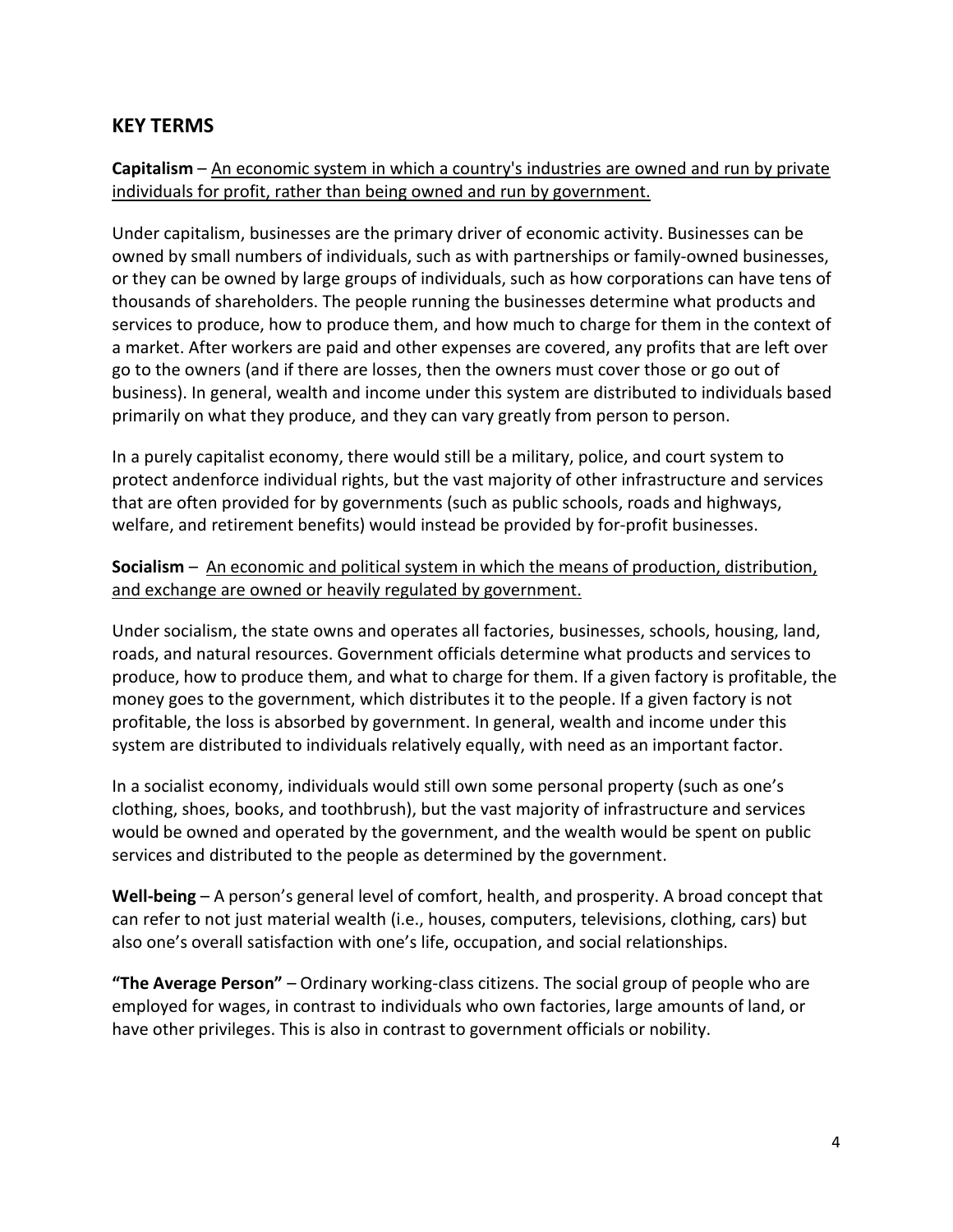**The State** – The civil government of a country. The term "the state" is frequently used by both sides in discussions of capitalism and socialism. It is simply intended to mean government in general, in contrast to private enterprise, and does not imply any particular level of government (e.g., federal, state, or local).

**Central Planning** – The main mechanism by which socialist economies allocate resources. Central planners determine which goods and services are needed by society, and direct the necessary raw materials, equipment, and labor accordingly. Planners adjust their actions in pursuit of what they believe is equal and fair.

**Market Mechanism** – The main mechanism by which capitalist economies allocate resources. Individuals signal to producers that they like or dislike various goods and services by buying or not buying those goods and services. Producers adjust their actions in pursuit of the financial gain they get from selling to consumers. This incentive is sometimes referred to as "the profit motive."

**Free Market** – An economic system in which prices are determined by unrestricted competition between privately owned businesses. Businesses can charge what they want for their goods, and either succeed or fail based on how many customers they can attract and retain. New businesses can be started up without first having to get permission from the government.

**Laissez-Faire ("LAY-SAY FAIR")** – French for "let do" or "allow to do." It is the policy of having no government intervention in the workings of the market. It is used in conjunction with the term capitalism (as in "laissez-faire capitalism") to emphasize a pure and consistent capitalism.

**Democratic Socialism** – A type of political-economic arrangement that combines a socialist economic system with political democracy. The idea is to have social ownership of the means of production, run by a representative government that is freely elected by the people (as opposed to a single political party or authoritarian regime).

**Mixed Economy** – An economic system that combines some elements of capitalism with some elements of socialism. Examples of pure capitalism and pure socialism are rare both today and throughout history. Most societies are mixed economies, but for expediency, those that are predominantly capitalist can be called capitalist, and those that are predominantly socialist can be called socialist.

**Collectivism** – The attitude or philosophy that emphasizes the importance of the group over individuals. It places the needs of society above the rights of the individual.

**Individualism** – The attitude or philosophy that views the individual as an independent, sovereign entity. It places the protection of individual rights above the needs of society.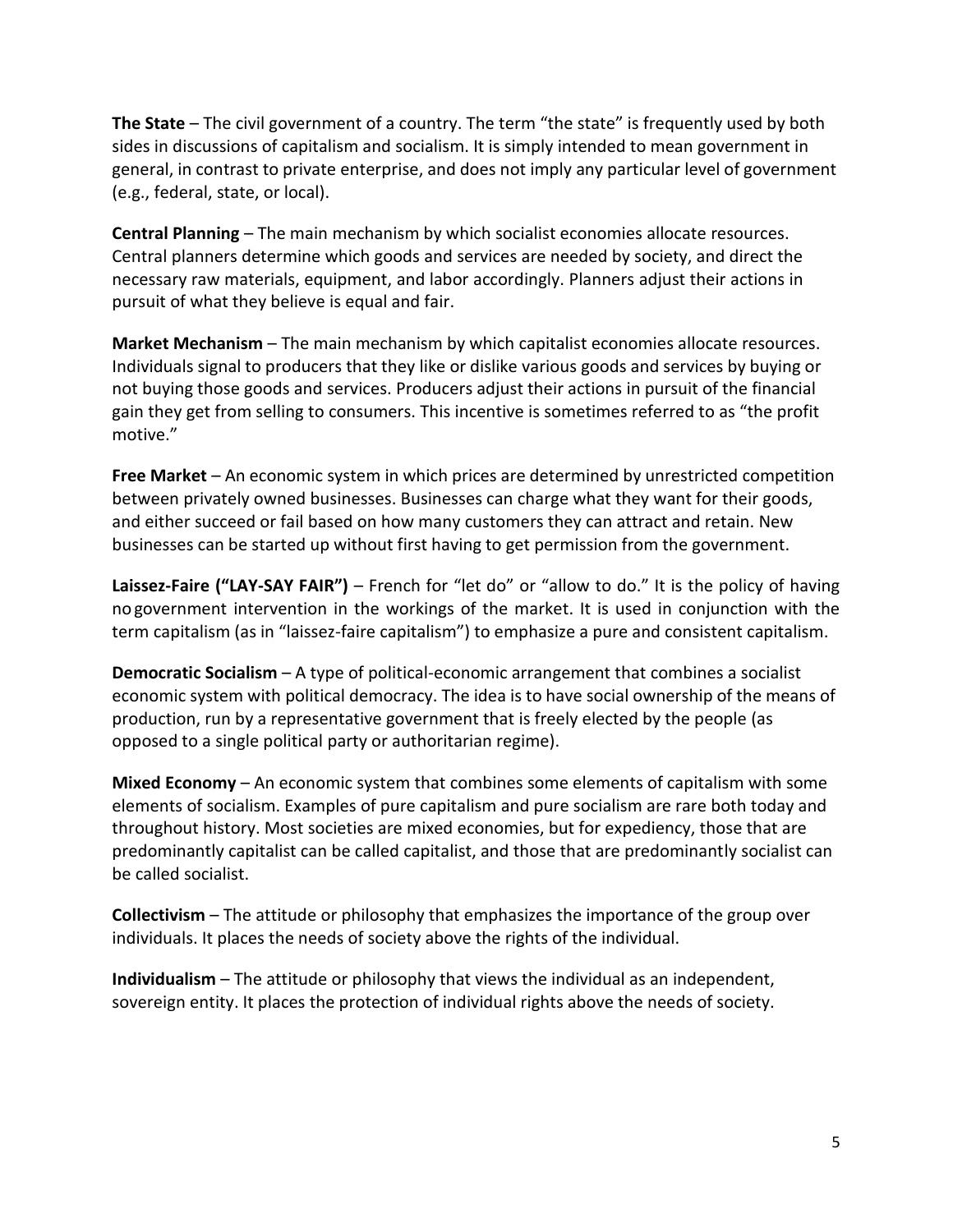## **COOLIDGE CONNECTION**

The clash between capitalism and socialism was still young at the time that Coolidge served as Governor of Massachusetts (1919-1921) and President of the United States (1923–1929). In Russia, the Bolshevik Revolution of 1917 had just created the world's first constitutionally socialist state, and people were eager to see what would come of the radical experiment.

Many leaders in the capitalist U.S. wished to reassure their constituents that they, too, were concerned about the plight of the "common man." In 1920, as Governor of Massachusetts, Coolidge made the following remarks in a radio address entitled *Law and Order*: 1

*"It is preeminently the province of government to protect the weak. The average citizen does not lead the life of independence that was his in former days under a less complex order of society. […] Healthful housing, wholesome food, sanitary working conditions, reasonable hours, a fair wage for a fair day's work, opportunity — full and free, justice speedy and impartial, and at a cost within the reach of all, are among the objects notonly to be sought, but made absolutely certain and secure."*

However, if these early comments make it seem that the younger Coolidge was sympathetic to socialism, then the following remarks he made four years later as President of the United States clarify his mature view:<sup>2</sup>

*"Socialism and communism cannot be reconciled with the principles which our institutions represent. They are entirely foreign, entirely un-American. We stand wholly committed to the policy that what the individual produces belongs entirely to him to be used by him for the benefit of himself, to provide for his own family and to enable him to serve his fellow men."*

Today, Coolidge is remembered as a leader who showed respect for business as well as support for individuals and their communities. This is in contrast to other presidents, such as Theodore Roosevelt, who prosecuted businesses for controlling "too much" market share, and later in the 1930s Franklin D. Roosevelt, whose preferred approach for helping people was to institute government aid programs, such as the New Deal.

<sup>&</sup>lt;sup>1</sup> A recording of Coolidge delivering this radio address is available from the [Library of Congress.](https://www.loc.gov/item/2004650652/)

 $2$  Address to the Holy Name Society, Washington, DC. September 21, 1924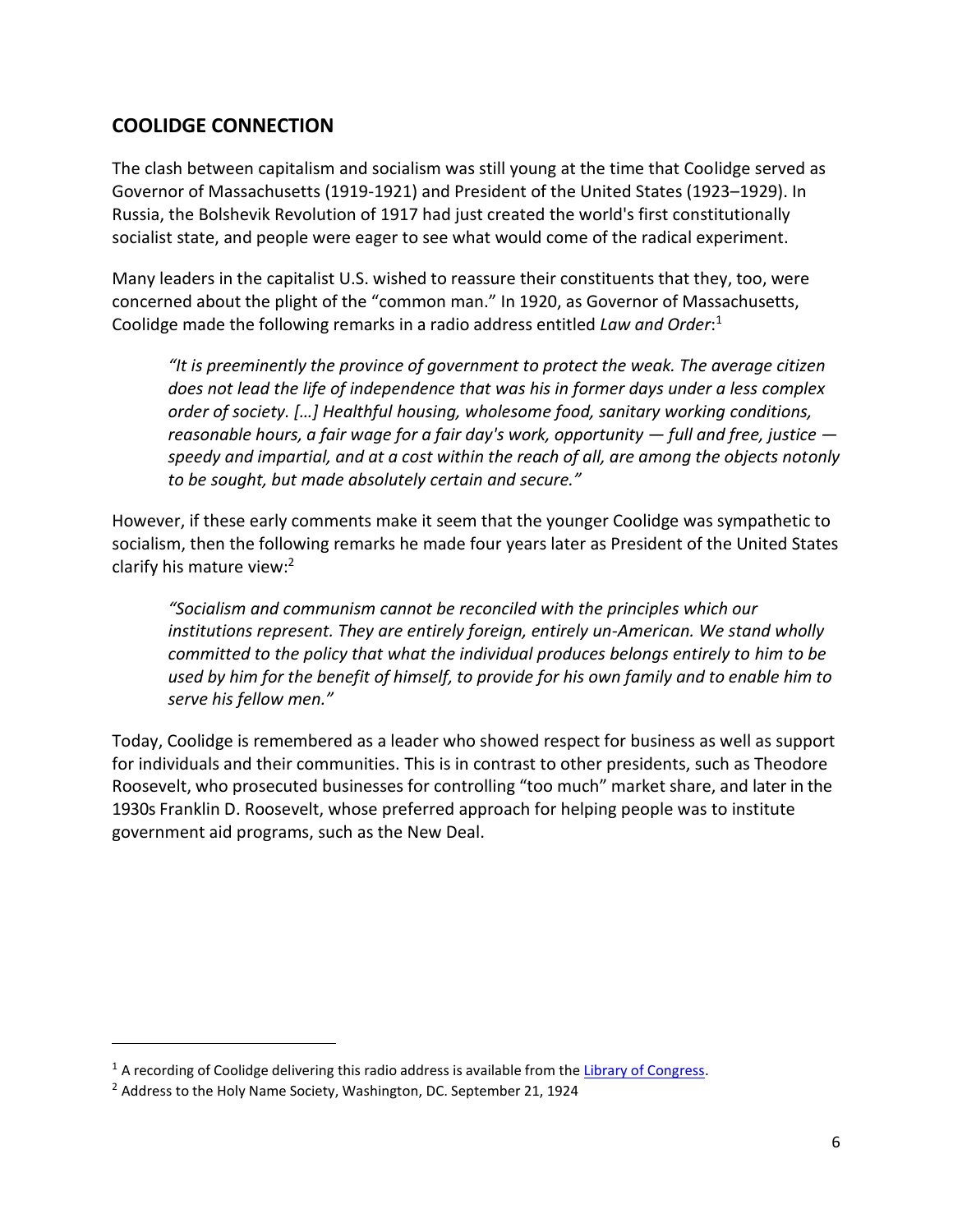## **AFFIRMATIVE ARGUMENTS**

#### **1. Inequality is a major problem in America. Socialism rectifies this problem because it is fairer to everyone, especially the average person.**

According to data from the Federal Reserve the top 20% of households in terms of income hold more than 70% of the nation's wealth. <sup>3</sup> That means onefifth of Americans hold more than two-thirds of the country's wealth. Compared to the other 28 developed countries in the Organization for Economic Cooperation and Development, known as the "OECD," the United States has the fourth most *unequal* income distribution. The only more unequal OECD countries are Mexico, Chile, and Turkey.<sup>4</sup> Clearly, there is inequality in America.

In socialized Denmark, the richest one percent of the population brings in 10.7 of all the income in that country annually. In the capitalist U.S., the richest one percent of the population brings in about 22.5 percent of all the income in the country.

Source: "[Human Development Reports"](https://hdr.undp.org/en/indicators/186106) United Nations. (2019)

Socialism leads to less inequality because the country's wealth is shared across all citizens. To the extent that any vestiges of inequality persist (or somehow arise), they are rectified through Karl Marx's distributive principle of *"From each according to his ability, to each according to his needs."*<sup>5</sup> This ensures that no person is left behind, no matter how poor or unskilled he is.

Socialism is necessary to reduce inequality and pursue social justice. According to a report issued by the United Nations, "Social justice is not possible without strong and coherent redistributive policies conceived and implemented by public agencies."<sup>6</sup> In a ranking of how OECD countries perform in measures of social justice, the top spots go to Norway (7.9 on a composite scale from 1 of 10), Denmark (7.7), Sweden (7.5), Netherlands (7.1), and the United Kingdom (7.1).<sup>7</sup> The United States (5.8) ranks  $11<sup>th</sup>$  out of the 12 countries studied.

Countries that redistribute wealth create better opportunities for people who would otherwise find themselves in the lower classes. Robust social security programs, generous old age and retirement programs, free or state-subsidized college, public housing, and free health care ensure that every citizen gets a fair start in life and no person is left behind. One way to redistribute is to tax people's wealth when they die. These taxes are called estate or inheritance taxes. Countries with especially high inheritance taxes are Japan (55%), South Korea (50%), France (45%), and the United Kingdom (40%). These taxes, which might be called socialistic, help ensure that economic inequality does not persist generation after generation.<sup>8</sup>

<sup>&</sup>lt;sup>3</sup> U.S. Federal Reserve. "[Distribution of Household Wealth in the U.S. since 1989](https://www.federalreserve.gov/releases/z1/dataviz/dfa/distribute/table/#quarter:127;series:Net%20worth;demographic:income;population:all;units:shares)" Accessed March 24, 2022.

<sup>4</sup> Organisation for Cooperation and Development, OECD Income Distribution Database, "[Table 1. Key Indicators on](http://www.oecd.org/social/income-distribution-database.htm) [the distribution of household disposable income and Poverty, 2007, 2014, and 2015 or most recent year](http://www.oecd.org/social/income-distribution-database.htm)"

<sup>5</sup> Marx, Karl. *Critique of the Gotha Program*. 1875

<sup>6</sup> "Social Justice in an Open World: The Role of the United Nations", United Nations. 2006.

<sup>&</sup>lt;sup>7</sup> Social [Justice](http://internationalcomparisons.org/) Index. International Comparisons.

<sup>&</sup>lt;sup>8</sup> Tax Foundation, "Estate and Inheritance Taxes around the World" March 17, 2015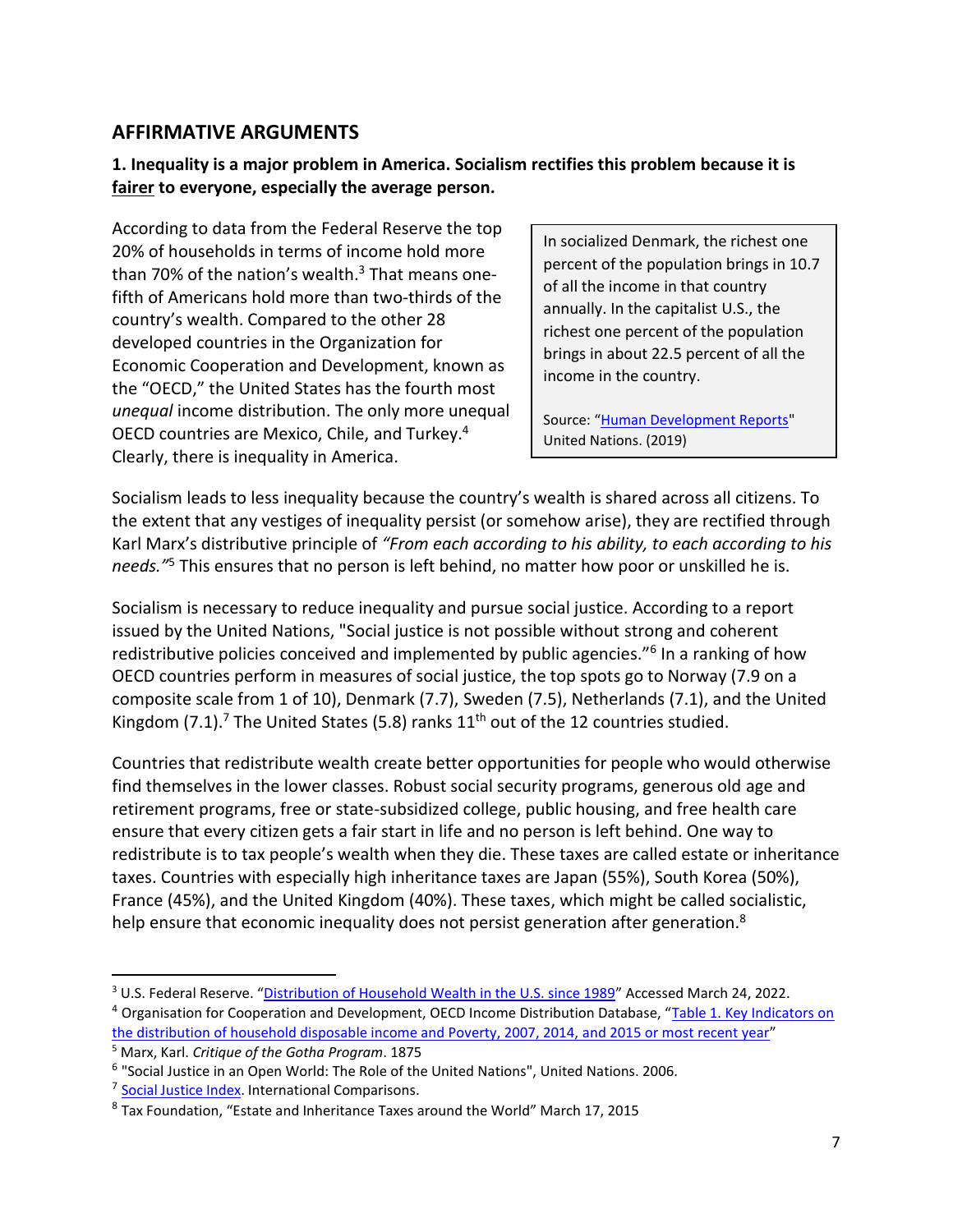**2. Capitalism often fails because it there is no profit to be had in things like protecting the environment or building parks. Socialism solves these "market failures."**

Markets may be efficient some of the time, but there are also instances in which they fail. The pollution from a factory into a river or public waterway is an example of a market failure. The factory is not charged for the use of the river, or for its cleanup, but still reaps the benefits of selling the products whose production caused the pollution. Meanwhile, the people who live downstream bear the cost of the factory's actions. The market has failed to assign the costs of the pollution to the correct people.

Education is key to success, and in socialist countries it is a public service. In the world education rankings, Finland ranks #1, with Denmark and Sweden all in the top seven (these are countries that tend more toward socialism than the U.S.). The U.S. ranks 21st.

Source: OECD, 2015

Under socialism, such market failure is less likely to occur. Since the government owns the means of production – in this example, the factory – the government can be sure the factory does not allow pollution to run into the river. Alternatively, in a socialist economy, the government can make rules that limit or regulate the processes that produce the pollution.

Markets can also fail to provide a sufficient quantity of public goods. Public goods are things that are available for use by everyone, such as public parks, sidewalks, and roads. Markets are not good at providing public goods because other than fencing in a park and charging admission, or putting up a toll on a sidewalk or road, there is no easy way to control who uses them and require just those people who use the services to pay. These things are best provided for by society as a whole, where they can be paid for collectively and nobody can be excluded.

#### **3. Capitalism isn't the only system that produces wealth. Socialism produces wealth, too.**

People are too quick to concede that capitalism is the only system that can "deliver the goods." Socialist countries can be highly productive and can generate wealth, too.

Three of the top 10 countries in gross median household income lean toward democratic socialism: Norway, Sweden, and Denmark.

Although it is true that workers in the United States have the highest average wages among large OECD

Source: [World Population Review,](https://worldpopulationreview.com/country-rankings/median-income-by-country) 2021

countries at \$60,154 per person, more socialist-oriented countries are not far behind. Norway (\$53,643), Netherlands (\$52,833), and Denmark (\$52,580) rank 4<sup>th</sup>, 5<sup>th</sup>, and 6<sup>th</sup>, respectively.<sup>9</sup> This suggests that having a more equitable society  $-$  a society that is better for the common man — comes at only a small cost overall. Furthermore, researchers have found that as recently as 1975, the difference in productivity between capitalist and socialist countries was small.<sup>10</sup>

<sup>9</sup> OECD data on Average Wages, 2016. <https://data.oecd.org/earnwage/average-wages.htm>

<sup>&</sup>lt;sup>10</sup> Burkett, John, and Borislav Skegro. "Capitalism, socialism, and [productivity:](https://www.sciencedirect.com/science/article/abs/pii/0014292189900883) An econometric analysis of CES and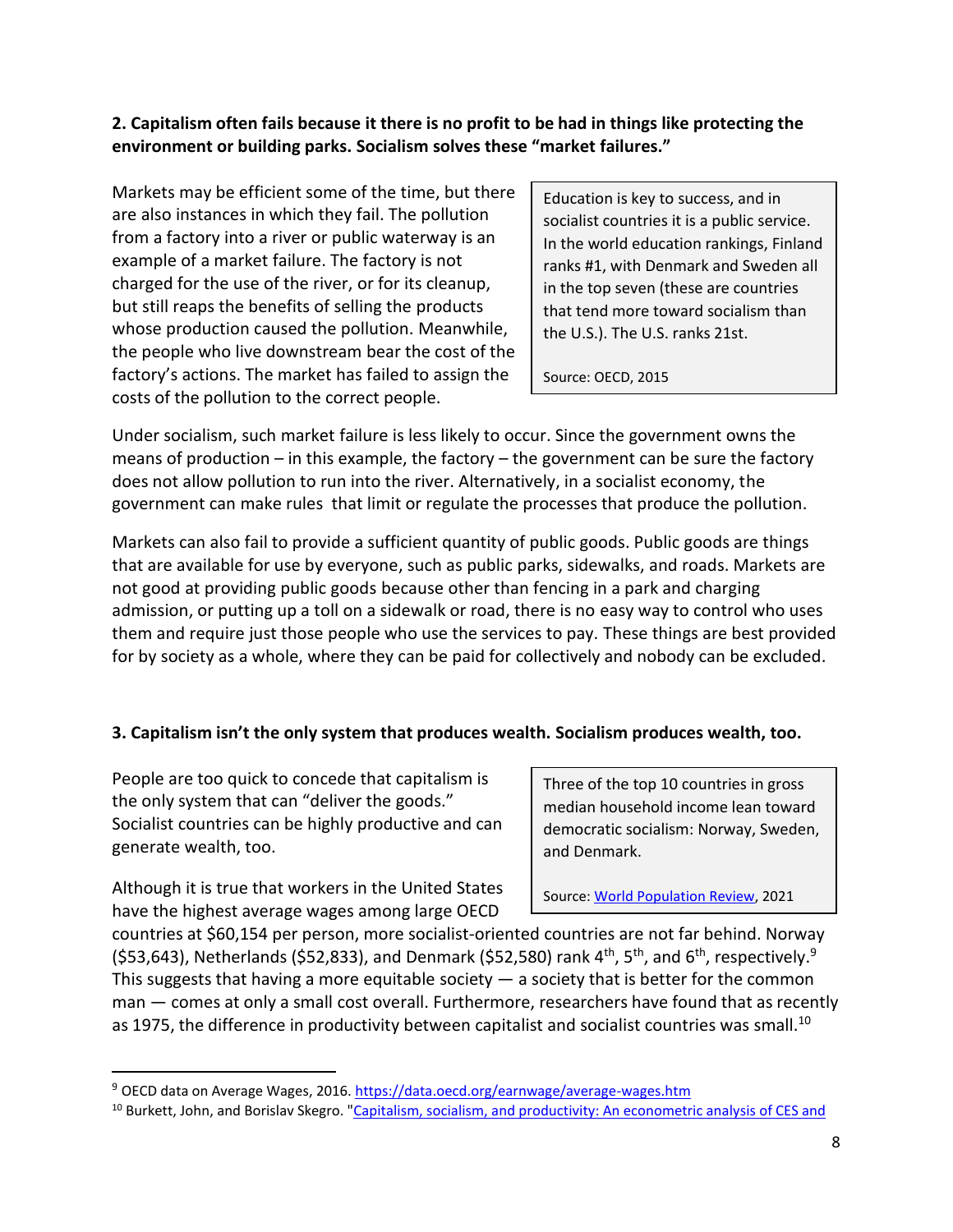**4. Socialism protects workers against exploitation, injustice, and abuse. Average workers in capitalist systems are not able to protect themselves very well against powerful employers and corporations.**

Under capitalism, the livelihood of common workers is completely dependent upon their ability to continue to produce and compete in the most efficient way possible. This reduces the common worker to the equivalent of a cog in a machine. Furthermore, under capitalism, there is no inherent security for workers against risks such as becoming disabled, being forced to accept bad working conditions, or having one's employer make a bad investment that puts the company out of business.

In a survey of 12,000 American workers, nearly 50% said they felt their job had no "meaning and significance." The same percentage said they were unable to relate to their company's mission.

Source: World Economic Forum & Harvard Business Review, 2013

By contrast, socialism humanizes and democratizes work by putting workers in control and by making them a part of the ownership structure.<sup>11</sup> Pure models of socialism would eliminate wage labor, directly providing housing, food, education, and other social benefits in exchange for work done.

Moreover, humans are social beings and naturally arrange themselves to live in collective groups. Even the nuclear family represents a social arrangement in which family members contribute based on their ability and receive benefits based on their need. The cooperative approach of socialism, not the competitive and exploitative model of capitalism, is closer to the natural harmonious state of people living together.

#### **5. Socialism can provide financial security and a social safety net for people who lose their jobs to ever-advancing robots and technology.**

Automation and artificial intelligence (AI) are rapidly evolving as profit-seeking entrepreneurs seek ways to cut labor costs. If technology continues to advance, many people will lose their jobs. For example, according to one industry forecast, self-driving cars and trucks could cause 25,000 drivers per month (or 300,000 drivers per year) to lose their jobs. 12

If this trend is allowed to continue, we could face mass unemployment and instability. Although currently there is a labor shortage, the rapid advance of machines could change things quickly, and dramatically. Soon even skilled laborers may find themselves outcompeted for jobs by machines. This is not through any fault of their own. Eventually, owners of high-tech capital items will become increasingly richer while workers will become increasingly poorer. Innovators

translog [functions.](https://www.sciencedirect.com/science/article/abs/pii/0014292189900883)" European Economic Review 33.6 (1989): 1115-1133.

<sup>11</sup> Chomsky, Noam. "Socialism in an Age of Reaction: Chomsky Interviewed by Vaios Triantafyllou" *Jacobin*, 2016

<sup>&</sup>lt;sup>12</sup> Goldman Sachs Economics Research. Reported by Anita Balakrishnan, CNBC, May 22, 2017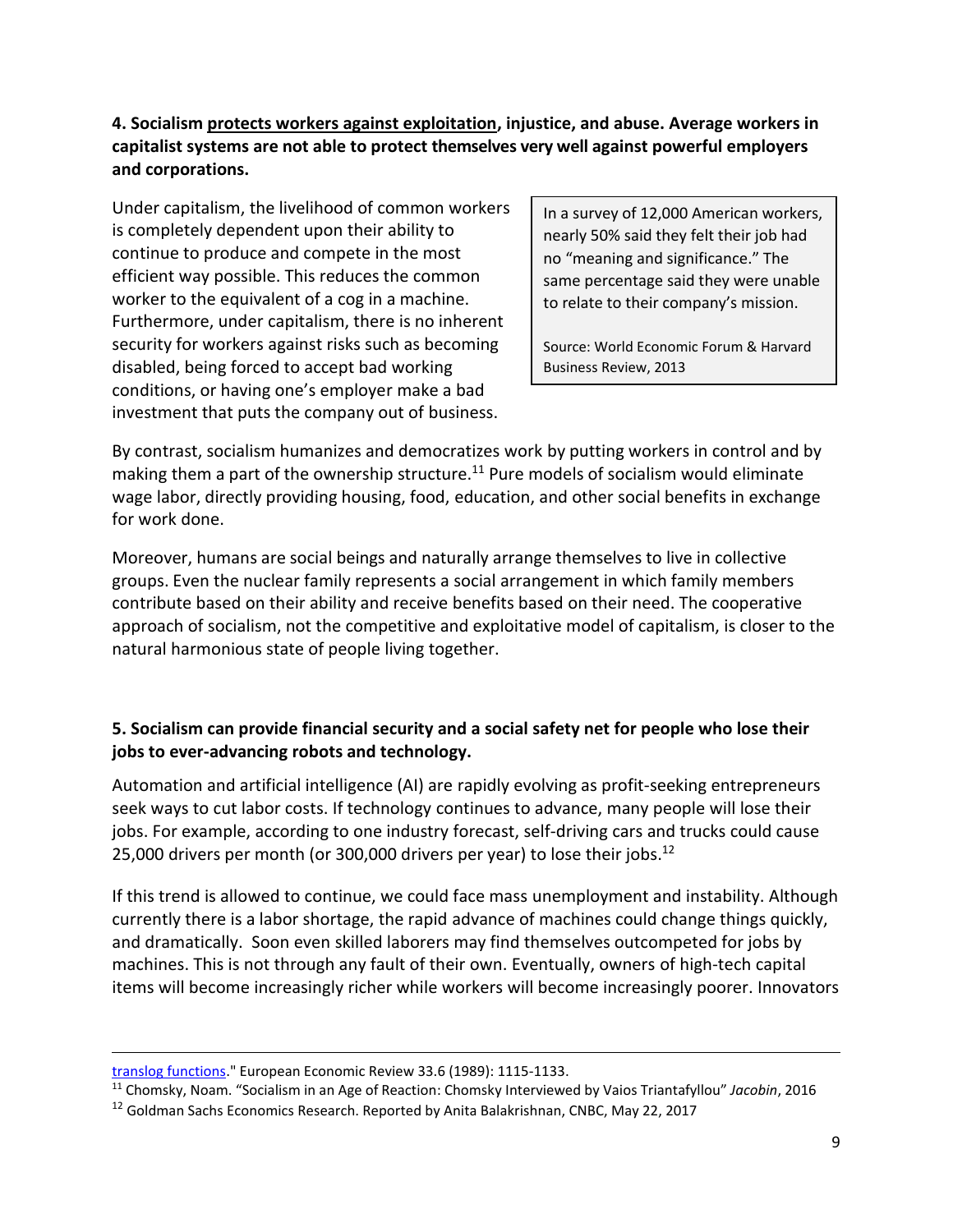will win but workers will lose.<sup>13</sup> For the average person, this could mean a future of disenfranchisement and even civil unrest.

Left unchecked, America could become a country where those who own technology become unimaginably wealthy, while laborers are unable to earn a living. Strong socialist policies such as instituting a universal basic income to everyone would reduce the risk that unemployed citizens become marginalized and excluded from society.

Up to one-third of U.S. workers could be displaced by 2030. Globally, between 400 million and 800 million individuals will be put out of a job by automation and will need to find new work.

Source: McKinsey Global Institute, 2017

Socialism ensures that the gains provided by new technology would be shared with everyone, not just the rich.

<sup>&</sup>lt;sup>13</sup> Korinek, A. and Stiglitz, J. "Artificial Intelligence and Its Implications for Income Distribution and [Unemployment](https://www.nber.org/papers/w24174)" NBER Working Paper, December 2017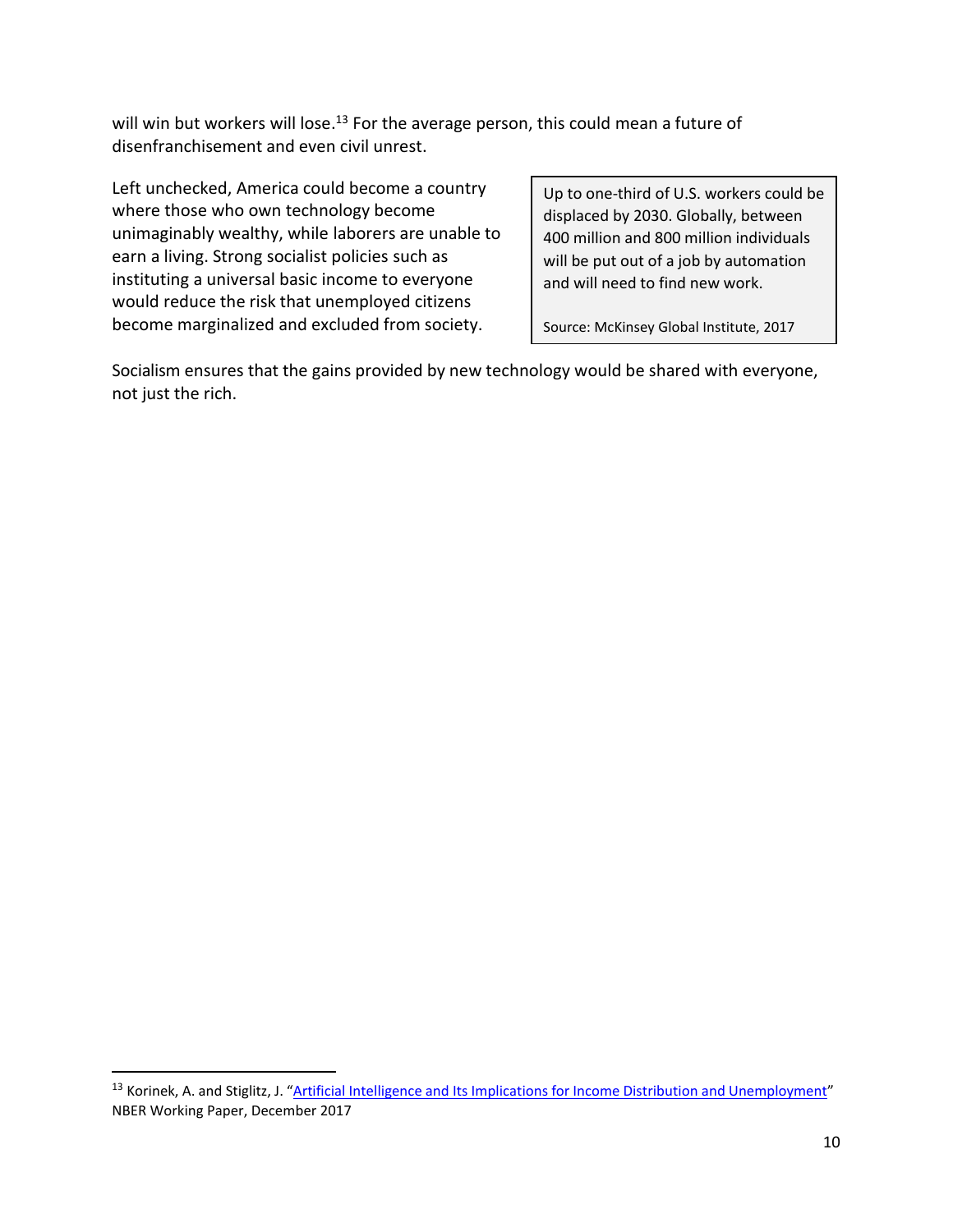## **NEGATIVE ARGUMENTS**

#### **1. The evidence shows that socialism usually leads to poverty, tyranny, and mass oppression.**

Historically, socialism has led to disastrous consequences for people. Central planners, with their limited knowledge and inherent inability to set rational prices, inevitably fail to allocate resources efficiently, thus destroying wealth rather than creating it. Until 1989, Russia was officially communist and known as the Soviet Union. The Soviet Union saw stagnation throughout the 1960s and 1970s, and eventual collapse in the 1980s, with a GDP in 1989 at barely half of that of the U.S. (\$2,500 billion for the Soviet Union compared to \$4,862 billion for the U.S.). 14

A more recent example of socialist collapse is present day Venezuela, which set out on a path of socialism starting in the late 1990s. This led to a rise in poverty. In 2019, more than 96% of Venezuelans were in poverty. Furthermore, basic health indicators such as infant mortality, maternal mortality, and cases of malaria are on the rise.<sup>15</sup> As the *New York Times* has reported, hunger is "killing the nation's children at an alarming rate."<sup>16</sup>



#### **Figure 1. Percentage of Venezuelan Households in Poverty, 2002 to 2020**

Source: Statisa, "[Percentage of households in poverty and extreme poverty](https://www.statista.com/statistics/1235189/household-poverty-rate-venezuela/)  [in Venezuela from 2002 to 2020](https://www.statista.com/statistics/1235189/household-poverty-rate-venezuela/)" Accessed March 24, 2022

To mask such economic failures, socialist regimes resort to persecuting scapegoats, whether they be the bourgeoisie in Stalin's Soviet Union, "rich" peasants in Mao Zedong's China, or the

<sup>15</sup> "Health crisis in Venezuela: infant mortality and disease rates are soaring" El Pais, May 11, 2017

<sup>16</sup> Meridith Kohut and Isayen Herrera, "For five months, The New York Times tracked 21 public hospitals in Venezuela…." New York Times, 17 Dec. 2017.

<sup>14</sup> CIA World Factbook. (1989)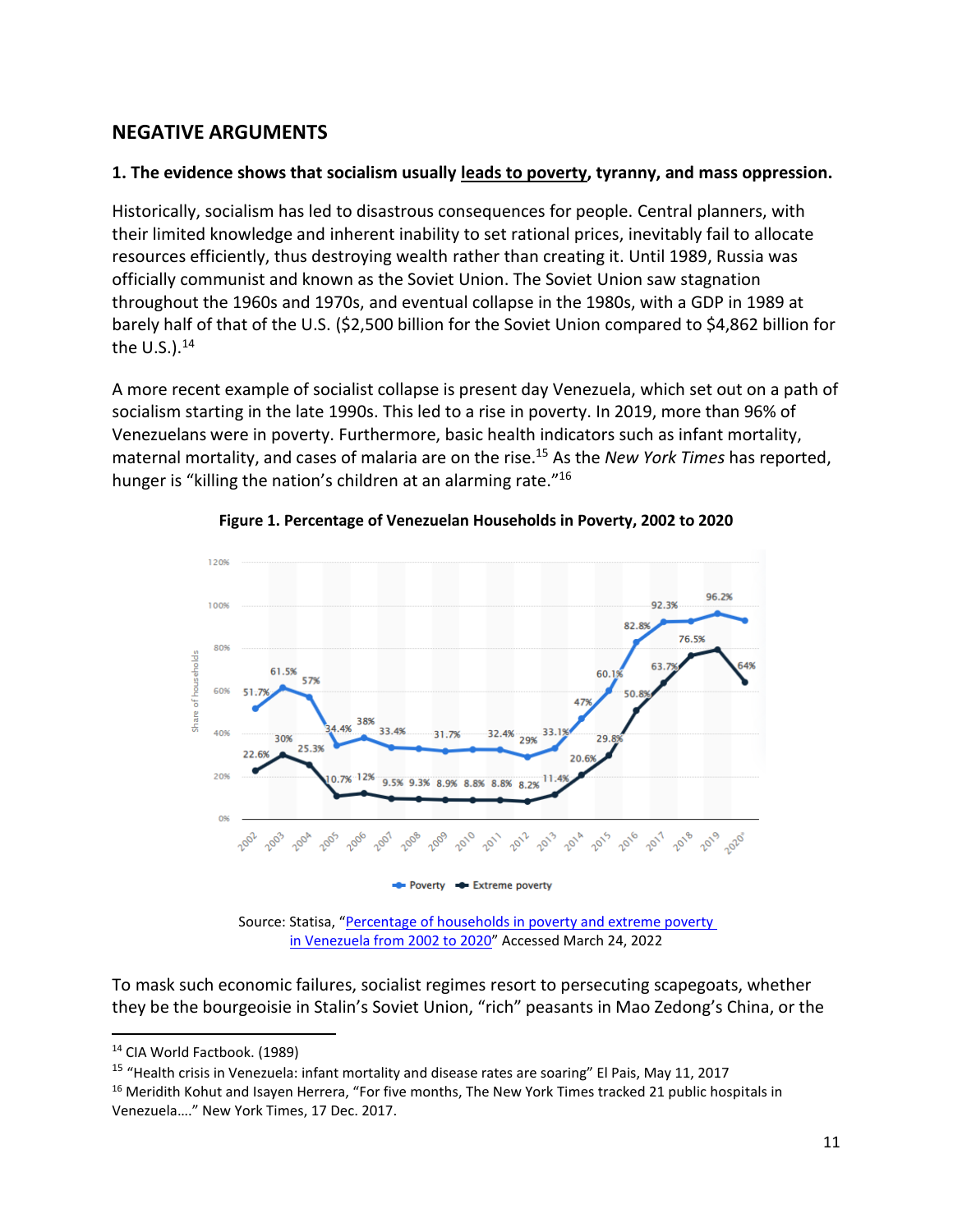intelligentsia in Pol Pot's Cambodia. Stalin's man-made famine (food shortage) in Soviet Ukraine killed an estimated 7 to 10 million people in 1932-1933 alone. <sup>17</sup> Under Mao, class-motivated killings, poverty, and famine were responsible for at least 14 million deaths from 1947-1976.<sup>18</sup> Meanwhile in Cambodia, under the Khmer Rouge government, government forces murdered between 1.2 million and 2.8 million (between 13 and 30 percent) of the country's own urban workers and educated citizens between 1975-1979—the most ruthless class purging to date in terms of population percentage.<sup>19</sup> These are an inescapable consequence of socialism, which as a collectivist doctrine necessarily sacrifices the rights of individuals to the whims of the government. Clearly socialism would not be good for the common man in America.

## **2. Capitalism produces unparalleled material prosperity, which benefits everyone in society.**

Wherever markets have been allowed to function relatively free from the heavy hand of government, material wealth and prosperity have followed. It was the relatively free markets ofthe United States in the late 1800s and early 1900s that turned America into a world superpower. Free markets also turned Hong Kong from a small, barren rock into one of the world's most powerful centers of global finance and trade. Whenever the world has had natural experiments with a socialist country right next to a

Gross median household income for the U.S. in 2020 was \$67,521, which is about the 5th highest in the world. The U.S. has by far the largest population of all the countries in the top 30.

Source: [Federal Reserve Bank of St. Louis.](https://fred.stlouisfed.org/series/MEHOINUSA672N) Accessed April 13, 2021; als[o The World](https://data.worldbank.org/indicator/NY.ADJ.NNTY.PC.CD?most_recent_value_desc=true)  [Bank.](https://data.worldbank.org/indicator/NY.ADJ.NNTY.PC.CD?most_recent_value_desc=true) Accessed April 13, 2022.

capitalist one – such as with North Korea and South Korea, or East Germany and West Germany – it is the country that is freer and more market-oriented that prospers while the other one fails.

Over the past 25 years, the average country that became more capitalist experienced an increase in Gross Domestic Product (GDP) per person from about \$7,600 to \$11,800, an increase of 43%. Moreover, the average citizen in these countries gained almost five years in added life expectancy. Meanwhile, in countries that became less capitalist over the same 25 year period saw their life expectancy drop and their income growth stagnate. 20

When so much wealth is created by profit-seeking individuals and businesses, not only those at the top benefit from it—*everyone* benefits in society. In order for there to be "enough to go around," as the expression goes, someone needs to create the wealth in the first place. The system that is the best for the common man, therefore, is the system that produces the greatest wealth overall.

<sup>17</sup> Dolot, Miron. *Execution by Hunger: The Hidden Holocaust*. (1985)

<sup>18</sup> Wu, Harry. "Classicide in Communist China." *Comparative Civilizations Review*. (2012)

<sup>&</sup>lt;sup>19</sup> Patrick Heuveline (2015) "The boundaries of genocide: Quantifying the uncertainty of the death toll during the Pol Pot regime in Cambodia (1975–79)," Population Studies, 69:2, 201-218

<sup>&</sup>lt;sup>20</sup> Leeson, Peter T. "Two cheers for capitalism?" Society 47.3 (2010): 227-233.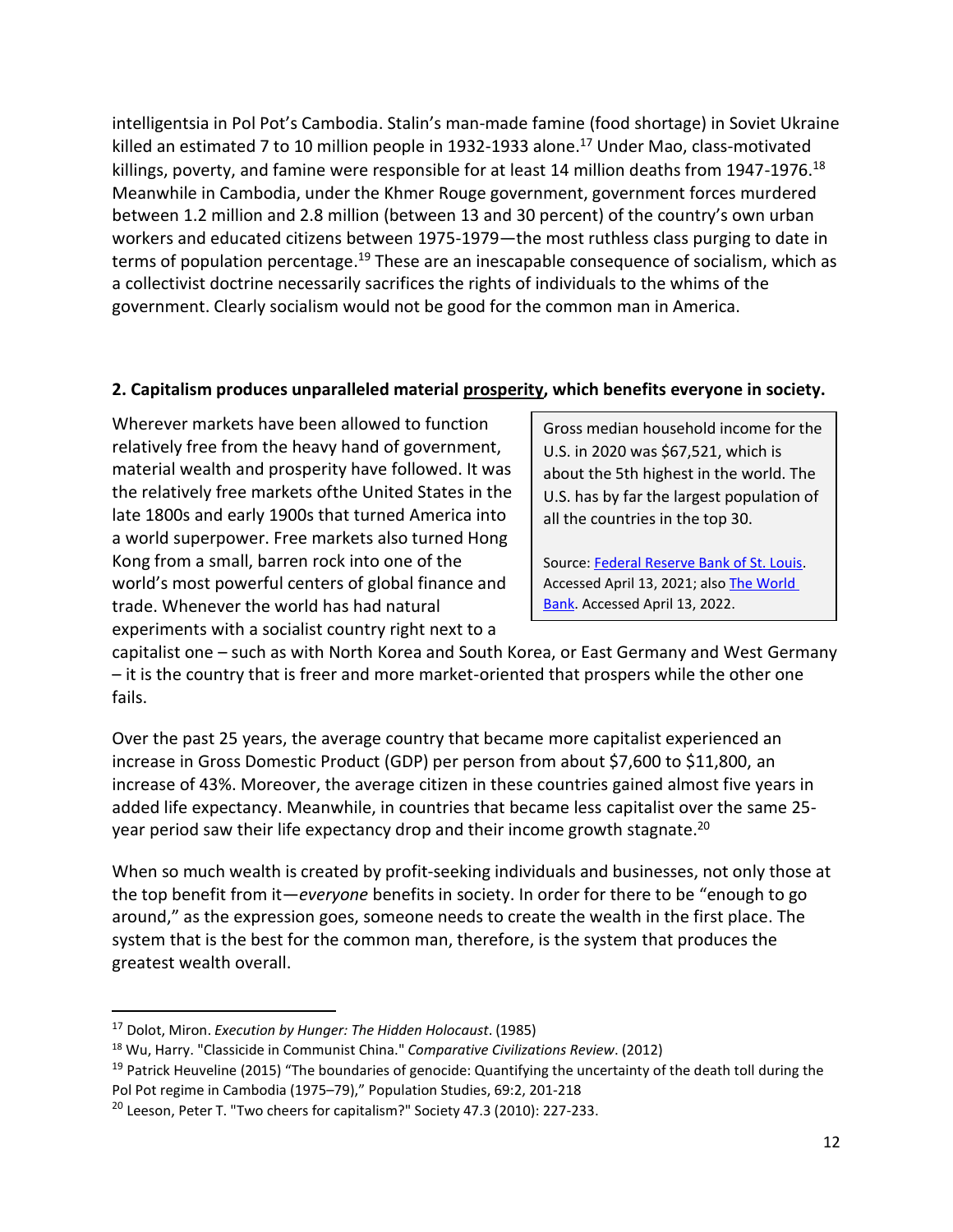#### **3. Capitalism encourages people to work hard, which benefits others. Socialism discourages hard work.**

Capitalism rewards people handsomely for finding ways to satisfy the demands of consumers. Entrepreneurs cannot succeed without serving others by creating things that other people value. There is no bigger market to serve than the *mass*  market, which by definition is made up of people who could be referred to as "the common man." The result? A society full of individuals working to better themselves by providing essential goods and services

Walmart's innovative business practices and superior efficiency save the average American family 1.5% to 3% per year. One of the company's slogans is "Save Money, Live Better."

Source: Source: Carden and Courtemanche, Contemporary Economic Policy, 2009

that other people want, and are willing to pay money to acquire.

Many of the most successful companies in the world achieved their success by bettering the lot of everyone. Consider the improvement in well-being that companies such as Walmart, Apple, Amazon, and Google deliver to individuals of all income levels. These companies provide important goods and services to everyday people, and at a price that people can afford. Companies such as these spring up in capitalist countries like the United States, not in socialist countries. The founder of Google, Sergey Brin, was born in Russia, but he started his company in the U.S. because capitalist countries encourage innovation; socialist countries do not.

## **4. Capitalism improves everyone's lives, even when it results in some inequality.**

Capitalism is the superior system for raising the absolute standard of living for everyone, *including* the poor. Critics of capitalism like to charge that capitalism leads to greater inequality. Yet, what matters is the absolute standard of living that an economic system produces, not the relative standard of living between various individuals.Capitalism doesn't just divide the pie in a different way, it makes the pie bigger overall, which is good for everyone.

From 1979 to 2007, incomes of American middle class households grew by 62%. Even the poorest one-fifth of households had income growth of almost 20%.

Source: Congressional Budget Office, 2011

From 1979 to 2007, real (inflation-adjusted) average household income in the U.S. grew by 62 percent.<sup>21</sup> The richest one percent of the population saw their incomes grow the most (275%), but all other segments of the population also saw impressive growth. Those households in the middle 60 percent of the distribution saw their incomes grow by 40%, and even those in the poorest 20 percent of the distribution saw growth of almost 20%.<sup>22</sup>

This very theme played out in Britain's House of Commons in 1990 in a brief but memorable exchange between a Mr. Simon Hughes and Prime Minister Margaret Thatcher:

<sup>&</sup>lt;sup>21</sup> Congressional Budget Office (CBO), [Trends in the Distribution of Income.](https://www.cbo.gov/publication/42537) October 25, 2011.

 $22$  Ibid.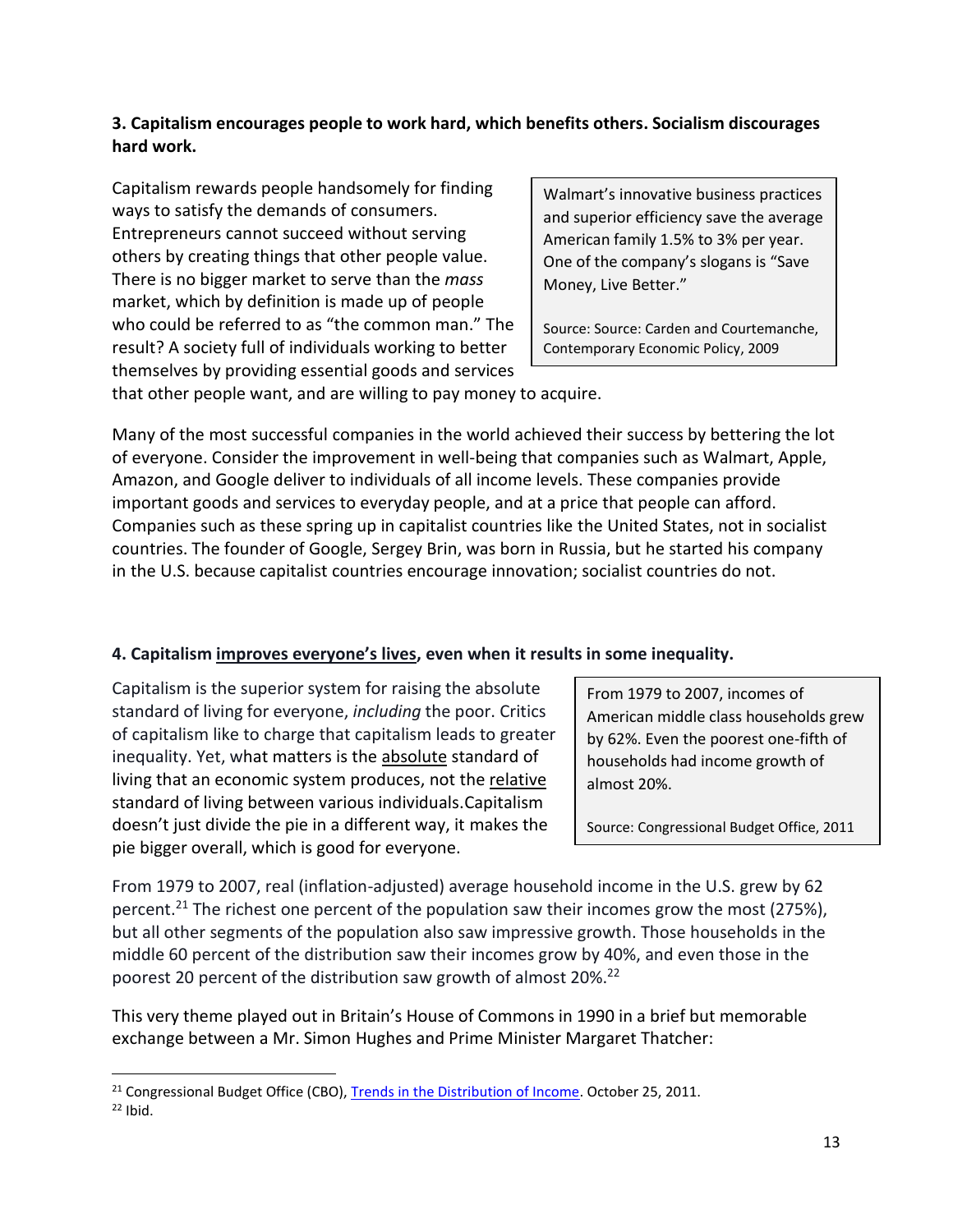| <b>Mr. Simon Hughes</b>                                                                                                                                                                                                                                                                                                                                  | <b>Margaret Thatcher</b>                                                                                                                                                                                                                                                                                                                                                                                                      |  |  |
|----------------------------------------------------------------------------------------------------------------------------------------------------------------------------------------------------------------------------------------------------------------------------------------------------------------------------------------------------------|-------------------------------------------------------------------------------------------------------------------------------------------------------------------------------------------------------------------------------------------------------------------------------------------------------------------------------------------------------------------------------------------------------------------------------|--|--|
| (Member of Parliament)                                                                                                                                                                                                                                                                                                                                   | (Prime Minister)                                                                                                                                                                                                                                                                                                                                                                                                              |  |  |
| "There is no doubt that the Prime Minister, in many<br>ways, has achieved substantial success. There is one<br>statistic, however, that I understandis not challenged,<br>and that is that, during her 11 years as Prime Minister,<br>the gap between the richest 10 percent and the<br>poorest 10 percent in this country has widened<br>substantially. | "People on all levels of income are better off thanthey<br>were in 1979. The hon. Gentleman is saying that he<br>would rather that the poor were poorer, provided that<br>the rich were less rich. That way one will never create<br>the wealth for better social services, as we have. What<br>a policy. Yes, he would rather have the poor poorer,<br>provided that the rich were less rich! That is the Liberal<br>policy. |  |  |
| "At the end of her chapter of British politics, how can                                                                                                                                                                                                                                                                                                  | "The extraordinary transformation of the privatesector                                                                                                                                                                                                                                                                                                                                                                        |  |  |
| she say that she can justify the fact that manypeople in                                                                                                                                                                                                                                                                                                 | has created the wealth for better social services and                                                                                                                                                                                                                                                                                                                                                                         |  |  |
| a constituency such as mine are relatively much poorer,                                                                                                                                                                                                                                                                                                  | better pensions—it enables pensioners to have twice                                                                                                                                                                                                                                                                                                                                                                           |  |  |
| much less well housed and much less well provided for                                                                                                                                                                                                                                                                                                    | as much as they did 10years ago to leave to their                                                                                                                                                                                                                                                                                                                                                                             |  |  |
| than they were in 1979?                                                                                                                                                                                                                                                                                                                                  | children. We are no longer the sick man of Europe $-$                                                                                                                                                                                                                                                                                                                                                                         |  |  |
| "Surely she accepts that that is not a record thatshe or                                                                                                                                                                                                                                                                                                 | our output and investment grew faster during the                                                                                                                                                                                                                                                                                                                                                                              |  |  |
| any Prime Minister can be proud of."                                                                                                                                                                                                                                                                                                                     | 1980s than that of any of our major competitors."                                                                                                                                                                                                                                                                                                                                                                             |  |  |

Watch: Margaret Thatcher - ["They'd rather have the poor poorer."](https://www.youtube.com/watch?v=pdR7WW3XR9c) YouTube. April 8, 2013.

#### **5. Capitalism brings out the best in people, giving them a way to contribute to society.**

Capitalism rewards hard work, careful spending, and prudent saving. The competitive, profit-seeking behavior of individuals seeking to improve their own lives through productive activity, entrepreneurship, inventions, and trade is what raises both a given individual's standard of living *and* the general standard of living. For example, Steve Jobs became fabulously wealthy by inventing the iPhone, however, he was only able to become wealthy

U.S. workers choose to work more than workers in other countries. U.S. workers work an average of 1,767 hours per year, versus 1,346 hours for Denmark, 1,369 for Norway, 1,424 for Sweden, and an OECD country average of 1,687.

Source: [OECD,](https://stats.oecd.org/index.aspx?DataSetCode=ANHRS) Accessed March 24, 2022

because he invented something that made others' lives better.

Under socialism, because reward is detached from work, there is little or no incentive to work hard. The farmer, carpenter, or craftsman who puts in extra effort and extra hours of work to do a little bit better for himself and his family is forced to share any extra income he receives with other people who may not exert the extra effort. When everything that is produced is put into a single pot, and then distributed based on need, need becomes the "coin of the realm."

Capitalism, by contrast, drives everyone to succeed. It encourages people to put their best efforts up against the best efforts of others. The incentive it provides to work hard to make one's life better is in *harmony* with our natural motivation to look after our own self-interests.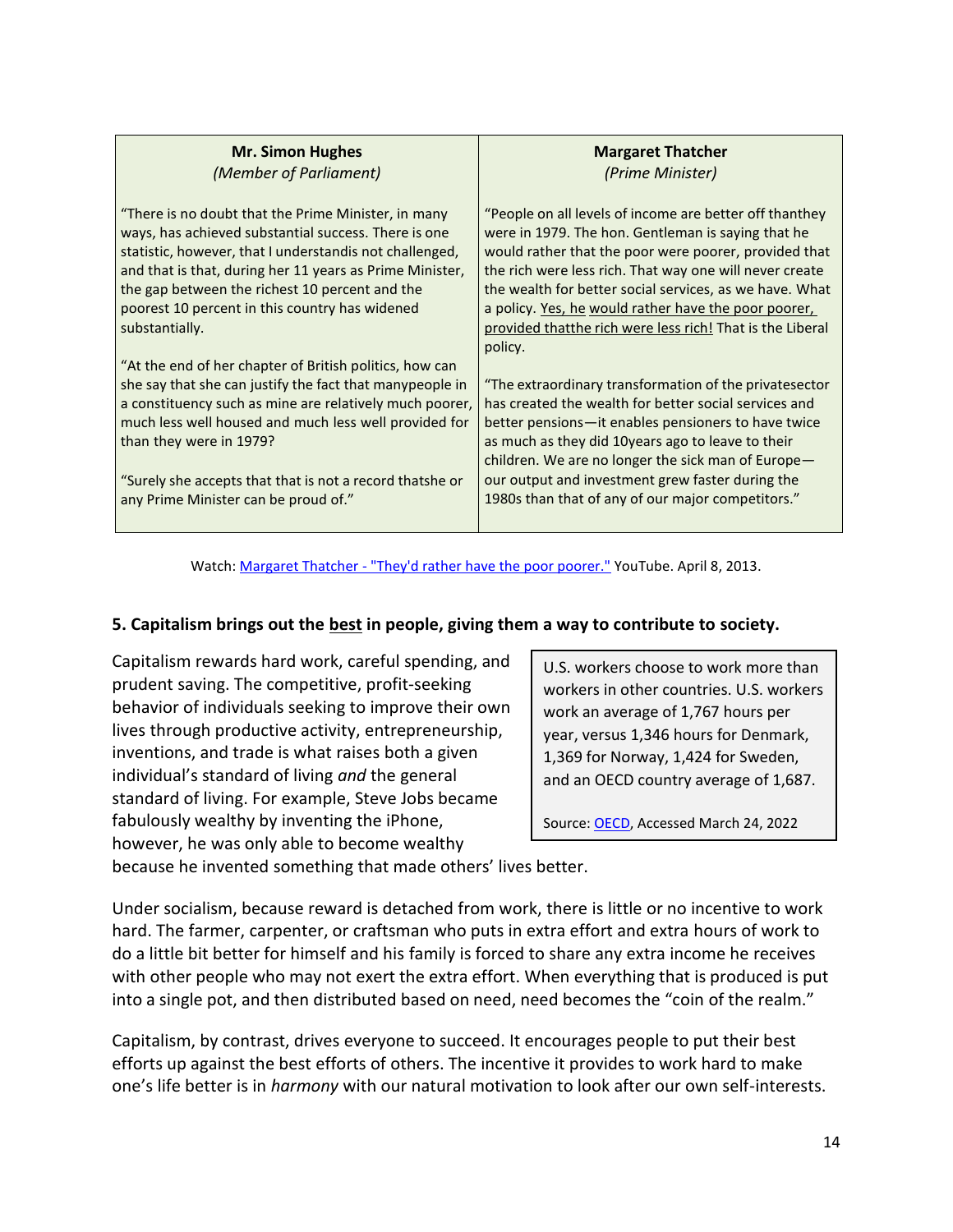## **APPENDIX A: Economic Indicators of Selected Countries, 2022**

Each year, the *Index of Economic Freedom* ranks countries on economic freedom based on many variables, including tax burden, government spending, and business freedom. The table below shows the overall ranking, plus four other variables that are relevant to this debate.

| Country              | <b>World Rank</b><br><b>Economic</b><br>Freedom | Income<br><b>Tax Rate</b><br>(%) | Gov't<br><b>Expenditure</b><br>% of GDP | <b>GDP</b> per<br>Capita<br>(PPP) | <b>Unemployment</b><br>(%) |
|----------------------|-------------------------------------------------|----------------------------------|-----------------------------------------|-----------------------------------|----------------------------|
| Singapore            | $\mathbf{1}$                                    | 22.0                             | 18.2                                    | \$97,057                          | 5.2                        |
| Switzerland          | $\overline{2}$                                  | 40.0                             | 33.1                                    | \$72,874                          | 4.9                        |
| Ireland              | 3                                               | 41.0                             | 25.9                                    | \$94,392                          | 5.9                        |
| New Zealand          | $\overline{4}$                                  | 33.0                             | 39.4                                    | \$42,018                          | 4.6                        |
| Luxembourg           | 5                                               | 42.0                             | 44.1                                    | \$118,002                         | 6.7                        |
| Taiwan               | 6                                               | 40.0                             | 17.6                                    | \$55,724                          | 4.5                        |
| Estonia              | $\overline{7}$                                  | 20.0                             | 41.5                                    | \$37,745                          | 6.5                        |
| Netherlands          | 8                                               | 52.0                             | 42.7                                    | \$57,534                          | 4.1                        |
| Finland              | 9                                               | 31.25                            | 54.6                                    | \$49,853                          | 7.8                        |
| Denmark              | 10                                              | 56.0                             | 51.3                                    | \$58,933                          | 5.7                        |
| Sweden               | 11                                              | 57.0                             | 49.5                                    | \$54,146                          | 8.5                        |
| Australia            | 12                                              | 45.0                             | 40.2                                    | \$51,680                          | 6.6                        |
| Iceland              | 13                                              | 31.8                             | 45.9                                    | \$55,966                          | 5.0                        |
| Norway               | 14                                              | 47.8                             | 51.8                                    | \$65,800                          | 4.6                        |
| Canada               | 15                                              | 33.0                             | 44.9                                    | \$48,720                          | 9.5                        |
|                      |                                                 |                                  |                                         |                                   |                            |
| <b>United States</b> | 25                                              | 37.0                             | 38.9                                    | \$63,416                          | 8.3                        |
|                      |                                                 |                                  |                                         |                                   |                            |
| Mexico               | 67                                              | 35.0                             | 26.9                                    | \$19,130                          | 4.7                        |
| Russia               | 113                                             | 13.0                             | 35.3                                    | \$27,903                          | 5.7                        |
| China                | 158                                             | 45.0                             | 34.5                                    | \$17,192                          | 5.0                        |

Source: "2022 Index of Economic Freedom" The Heritage Foundation. <https://www.heritage.org/index/>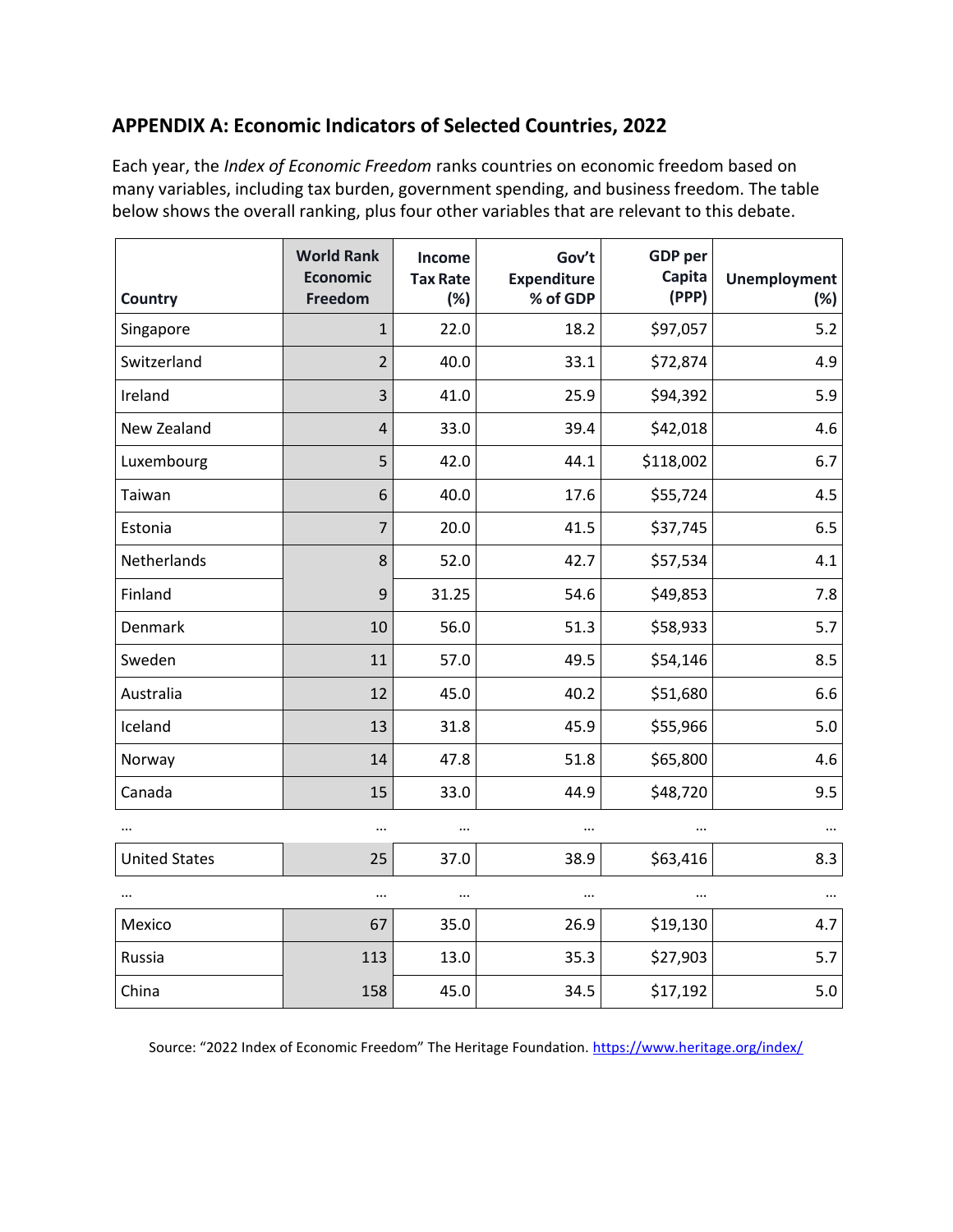## **APPENDIX B: Performance of Countries That Became More Capitalist**

Over time, countries can become more capitalist or less capitalist as they modify their laws, vote new leaders or parties into power, and undergo social change.

The graphs below show the average change in income, life expectancy, educational attainment, and democracy for countries that became more capitalist in the 25 years from 1980 to 2005.<sup>23</sup> Assuming these areas of life are important and accurately measured, then this is evidence that shifting anation towards capitalism is good for the well-being of the average person.



*Note: In these graphs, democracy is measured on a 0 to 10 scale, where 10 represents "complete political freedom."*

<sup>&</sup>lt;sup>23</sup> Graphs from Leeson, Peter T. "Two cheers for capitalism?" Society 47.3 (2010): 227-233.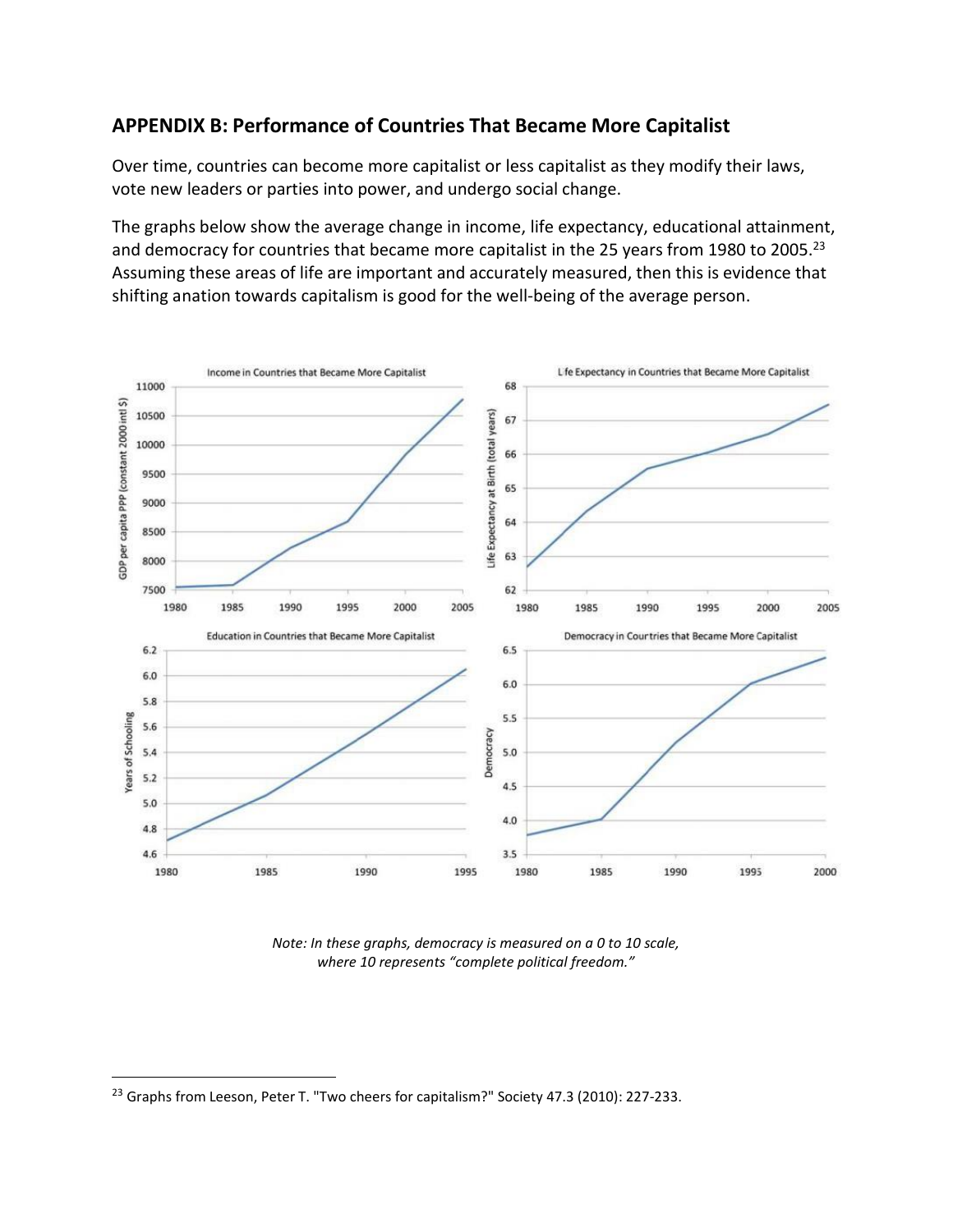## **APPENDIX C: Gini Coefficient of Selected Countries, 2020**

The Gini coefficient is a representation of a nation's income distribution. A Gini score ranges from 0 to 1, with 0 being "perfect equality" (everyone has exactly the same income), and 1 being "perfect inequality" (one person has all the income).<sup>24</sup> Finland, Norway, and the Netherlands have relatively low Gini scores. The U.S. has a relatively high Gini score.



<sup>24</sup> [Gini index worldwide 2020, by country.](https://www.statista.com/forecasts/1171540/gini-index-by-country) Published by J. Degenhard, Jul 20, 2021